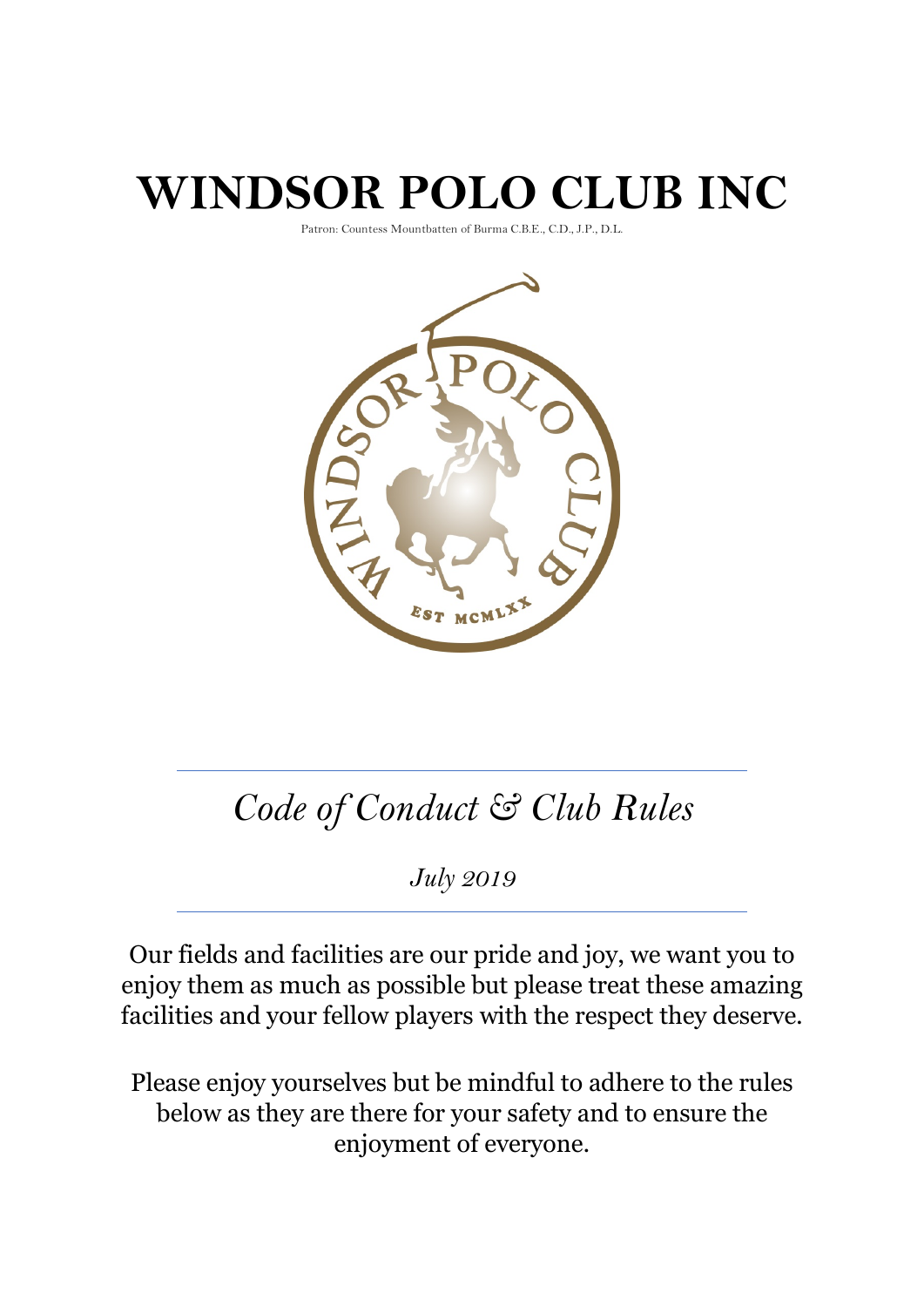### *Windsor Polo Club Rules*

Attendees acknowledge & agree to adhere to the following terms, together with the Australian Polo Federation Rules and Policies, as a condition of entry to the Windsor Polo Club ("WPC") and whilst using the areas known as Fields 1, 2  $\&$  3.

#### **1 General**

- (a) Membership subscriptions must be paid in advance of riding on WPC fields.
- (b) Entrance gates to the WPC grounds must be kept shut at all times.
- (c) Motorised vehicles must not be driven on the grassed area in front of the toilets & club house.
- (d) The speed of motorised vehicles must not exceed 20km per hour whilst on WPC grounds and in all circumstances must be driven carefully and responsibly, whilst being alert for horses & children.
- (e) All attendees to WPC must park motorised vehicles in designated areas only.
- (f) Should a member invite a guest/s to WPC, the member is responsible for their guest at all times, including their guest/s compliance with these rules.
- (g) Members will apply their best endeavours to ensure that WPC grounds are kept neat and tidy at all times.
- (h) Working Bees will be held through the year. Members are encouraged to attend at least one per season, otherwise a \$100 donation towards each working bee is encouraged.
- (i) Dogs must be kept on a lead at all times and any mess cleaned up immediately, fines apply.
- (j) Junior members of WPC may not attend WPC without a parent or guardian or senior member of WPC to supervise.
- (k) WPC prohibits the use and possession of illegal drugs on the grounds of WPC, in order to provide protection to players and visitors at WPC from unsafe acts relating to the use of, or impairment from drugs.

#### **2 Horse Welfare**

- (a) Participants in WPC hosted tournaments and members are responsible for the health and safety of the horse upon which they are mounted whilst on a WPC field.
- (b) The WPC Committee reserves the right to direct the removal of a horse from a WPC field in any circumstances including though not limited to where the continued presence of the relevant horse is deemed to not be in the best interests of the health and safety of the relevant horse or another horse or player.
- (c) The WPC Committee reserves the right to disallow any horse from participating in a WPC hosted tournament or in chukkas for any reason whatsoever, including though not limited to where it is deemed to not be in the best interests of the relevant horse to do otherwise. All APF Horse Welfare guidelines are to be adhered to at all times with special consideration to lacking shade at WPC. Horses are not to be left tied in the sun for extended periods of time. Should you witness a horse welfare issue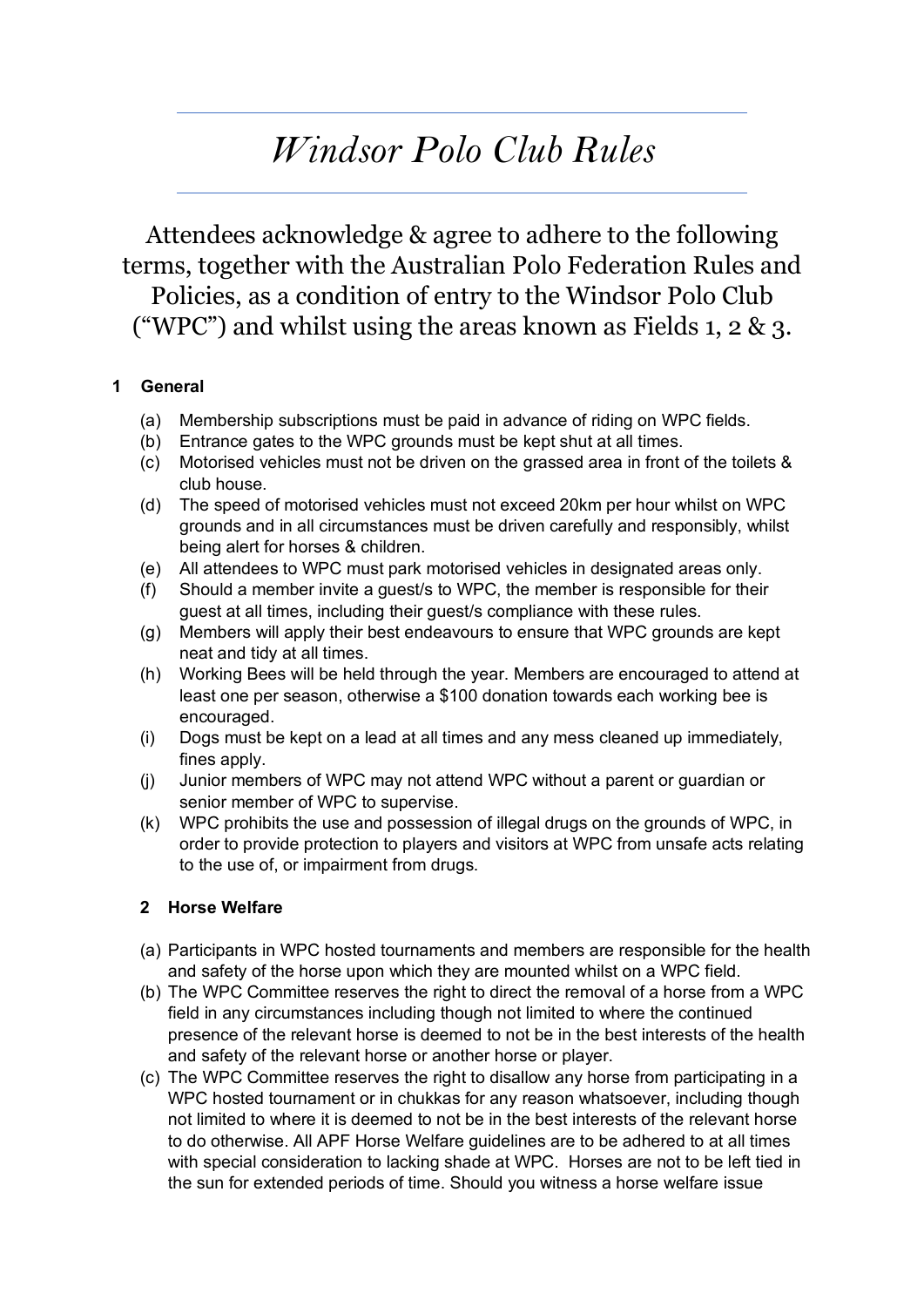please raise it with the Horse Welfare Officer or Tournament Committee as soon as practicable.

#### **2 Fields & Usage**

- (a) Fields 1 & 2 are only to be used for designated tournaments and WPC chukkas with the latter subject to the prior consent of the WPC Captain.
- (b) In the absence of the consent of the WPC Committee, neither Fields 1 nor 2 are to be used for stick and balling, the schooling of horses or any similar activities.
- (c) Field 3 is to be used for WPC approved lessons/coaching & stick and balling only.
- (d) In the absence of the consent of the WPC Committee, Field 3 is not to be used for the schooling of horses, chukkas or any similar activities
- (e) With the exception of the designated medical staff and groundskeepers, motorised vehicles must not be driven on WPC Fields at any time.
- (f) Helmets (3point) must be worn at all times when on a horse.
- (g) Horses must be tethered at all times
- (h) Players attending WPC chukkas on Sunday's must wear white pants, together with the colour of shirt designated to the relevant player by the WPC Captain.
- (i) Subject to the rules set out above at  $(a) (f)$ , only the following persons are permitted to ride on WPC fields:
	- 1. WPC members;
	- 2. Participants in WPC hosted tournaments and only on the designated date of the tournament in which the relevant player is participating;
	- 3. Members of an association affiliated with the Australian Polo Federation who hold a playing handicap of 2 or above, are the guest of and are accompanied by a WPC member and have been provided with the prior consent of the WPC Captain;
	- 4. Clients of Riverlands Polo, only on field 3, and only during the initial five (5) occasions upon which the relevant client of Riverlands Polo rides a horse at WPC and only on Riverlands Polos' school horses; and
	- 5. Academy Members of WPC, only on field 3, and only on Riverlands Polos' school horses

#### **3 Tournaments**

- (a) All participants in WPC hosted tournaments will conduct themselves in a professional and sportsmanlike manner, both on and off the field.
- (b) The WPC Committee are volunteers any direction from the WPC Committee must be respected and acted upon immediately, without argument. Fines may apply.
- (c) The WPC Committee reserves the right to remove any player from a WPC hosted tournament where a participant has been deemed to have acted in a manner that is unprofessional and/or unsportsmanlike, either on and off the field.
- (d) WPC hosted tournament rules (attached to all Tournament Draws) are to be adhered to at all times. All officials will make every attempt to act fairly and consider player preferences when organising tournaments but players need to be aware that this cannot be guaranteed.
- (e) Participants in WPC hosted tournaments or chukkas are to work collegiately with each other to manage the use of WPC tie up rails in a fair and equitable manner.
- (f) Participants in WPC hosted tournaments who wish to use the day yards are to book in advance of arrival with the WPC Captain and priority will be given for bookings on a 'first come first served' basis. Persons who attend WPC with trucks for the